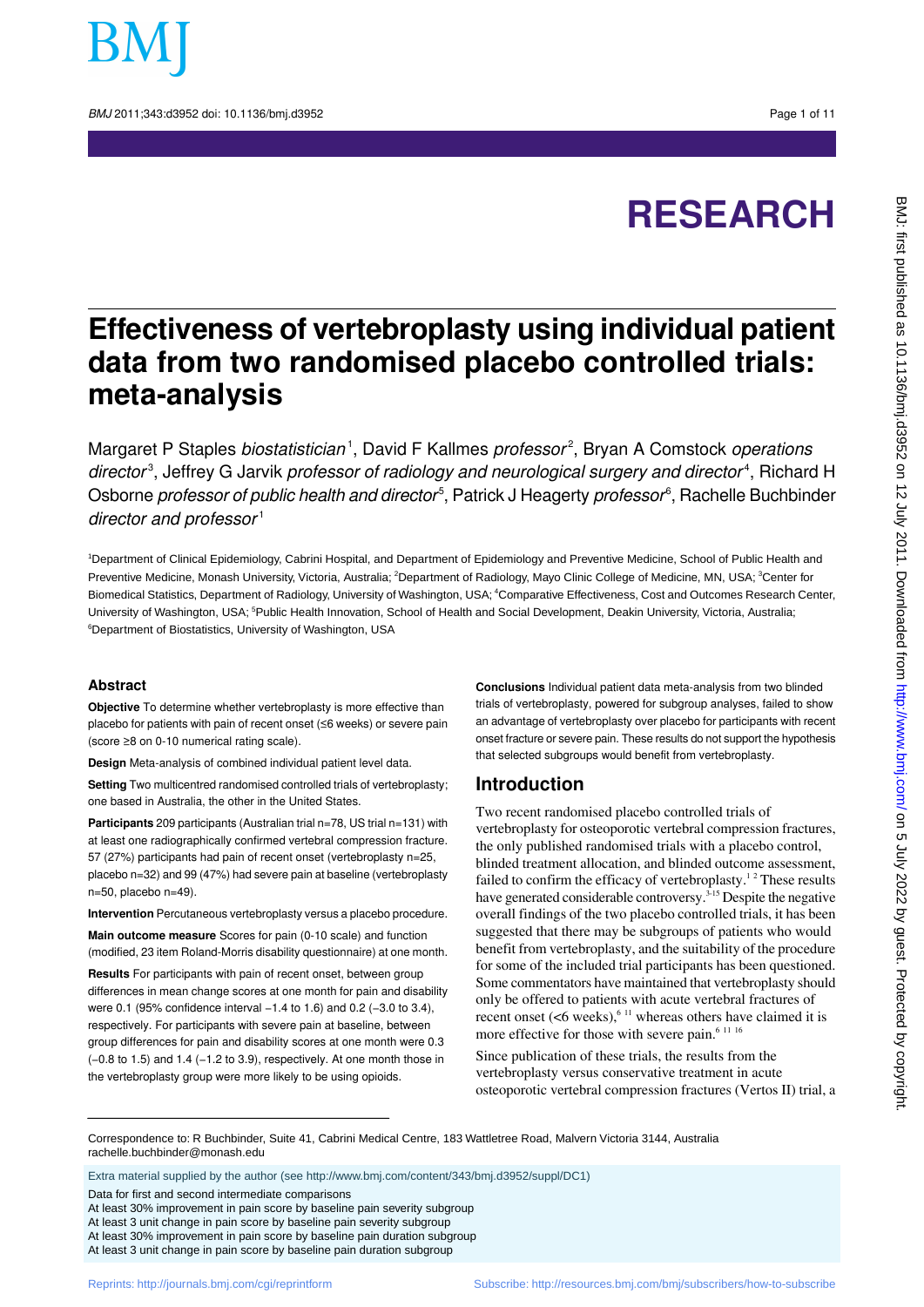**RESEARCH** 

large open label randomised trial, have also been reported.<sup>17</sup> The participants' mean duration of pain was slightly less than six weeks and all reported baseline scores for pain of 5 or more on a 0 to 10 visual analogue scale. Compared with usual care, vertebroplasty resulted in an additional benefit of 2.6 units on the pain scale at one month, a result that was clinically and statistically significant. However, these results may be explained by the fact that neither the participants nor the outcome assessors or investigators were blinded to treatment allocation. Empirical evidence from meta-epidemiological studies has shown that lack of blinding results in an average 25% over-estimate of relative treatment benefit.<sup>18 19</sup>

Acutely painful osteoporotic vertebral fractures generally heal quickly, as was well illustrated in the Vertos II trial in which more than 50% of those who initially qualified for the study were deemed ineligible owing to spontaneous resolution of pain.<sup>17</sup> This implies that most people would be unlikely to benefit from early invasive intervention, and it would need to be postulated that a subgroup with more persistent symptoms would derive benefit.

In contrast with what has been claimed both placebo controlled trials included participants with recent onset fractures (<6 weeks)—one third in the Australian study and about 20% in the US trial. Although neither trial found evidence that duration of symptoms was a treatment effect modifier, individually they lacked sufficient power to draw definitive conclusions from subgroup analyses. They also lacked sufficient power to investigate smaller benefits in pain or function than those originally hypothesised. By combining the data from both trials, the larger overall sample size provides an opportunity to undertake select subgroup analyses and to investigate smaller benefits in pain or function.

We combined the individual patient level data from both placebo controlled blinded trials to determine whether vertebroplasty is more effective than placebo for patients with fracture pain of recent onset (≤6 weeks) compared with pain of longer duration, and whether vertebroplasty is more effective for patients with severe pain ( $\geq$ 8 on a 0 to 10 numerical rating scale). Using the combined data we also investigated whether smaller benefits in pain or function were detectable.

In a post specified analysis, the US trial found a trend towards a higher rate of participants with a clinically meaningful improvement in pain at one month in the vertebroplasty group, although the treatment groups did not differ for physical disability related to back pain.<sup>2</sup> With the combined trials we had sufficient power to test this trend. Using the whole dataset we also carried out responders' analyses based on a 3 unit improvement in pain scores, a 3 unit improvement in score on the modified, 23 item Roland-Morris disability questionnaire, and 30% improvement in each of the pain and disability outcomes.

## **Methods**

The methods and results for both studies are presented in detail elsewhere.<sup>1 2 20 21</sup> Up to the one month outcome both trials were done according to similar but not identical protocols for entry criteria, randomisation, and how the treatments in the treatment and control arms were administered.

The Australian study was a multicentre, randomised controlled trial in which participants with one or two painful osteoporotic vertebral fractures of less than 12 months' duration and unhealed, as confirmed by magnetic resonance imaging, were randomly assigned to vertebroplasty or to a sham procedure.<sup>120</sup> Participants were stratified according to treatment centre, sex,

and duration of symptoms ( $< 6$  weeks or  $\geq 6$  weeks) and outcomes were assessed at one week and one, three, and six months. The US trial was also a multicentre, randomised controlled trial in which participants with one to three painful osteoporotic vertebral compression fractures of less than 12 months' duration and unhealed were randomly assigned to vertebroplasty or to a sham procedure.<sup>2 21</sup> Participants were stratified according to treatment centre, and outcomes were assessed at three days, two weeks, and one and three months. Both trials blinded participants, investigators, and outcome assessors. The Australian trial was a parallel group design, whereas in the US trial participants were allowed to cross over to the other study group after one month or later if pain relief was not adequate.

The sham procedures in each trial attempted to simulate vertebroplasty as much as possible. In both, the skin, subcutaneous tissues, and periosteum of the pedicles were infiltrated with local anaesthetic. The Australian trial inserted a needle to rest on the lamina of the vertebral body, and after removal of the central sharp stylet the vertebral body was gently tapped with a blunt stylet. The US trial did not insert a needle but used verbal and physical clues such as pressure on the patient's back to simulate the procedure. Both trials prepared the medical cement (polymethylmethacrylate) so that its smell permeated the room.

The primary outcome for the Australian trial was pain, measured on an 11 point numerical rating scale, $1^{20}$  and for the US trial was disability, measured by the modified, 23 item Roland-Morris disability questionnaire.<sup>2 21</sup> Pain outcomes were assessed slightly differently in each trial. Participants in the Australian trial were asked to rate their average pain over the previous week, whereas participants in the US trial were asked to rate their average pain over the previous 24 hours. Based on empirical data which show that asking about the previous week or previous 24 hours yields similar results, $2<sup>2</sup>$  we considered the measures of pain to be comparable for the purpose of this meta-analysis.

Disability was assessed in both trials using the modified Roland-Morris disability questionnaire, and generic health status was assessed using the EQ-5D. These two measures were included in the Australian trial several months after enrolment began and therefore were not available for all participants at the earlier time points. Although the Roland-Morris disability questionnaire was originally developed for use in patients with non-specific low back pain,<sup>23</sup> the modified version has been shown to be valid and responsive for studying vertebroplasty for painful osteoporotic vertebral fractures.<sup>2</sup>

#### **Outcome measures and time points**

Common time points for data collection in both trials were baseline, one month, and three months. Crossover was allowed in the US trial after one month and, as 35 participants crossed over after this time, for the current analyses we have included follow-up to one month only. For both trials we obtained individual patient data for outcomes up to one month. Baseline data included study centre, race, sex, age in years, pain score measured on a 0 to 10 numerical rating scale, duration of pain in weeks, scores on the modified Roland-Morris disability questionnaire, and EQ-5D scores based on the US value sets.

Outcomes between baseline and one month were not measured at identical times in each study. In the Australian trial, assessments of pain, disability, and generic health status (EQ-5D) were carried out at one week, whereas in the US trial pain and disability were assessed at one day, three days, and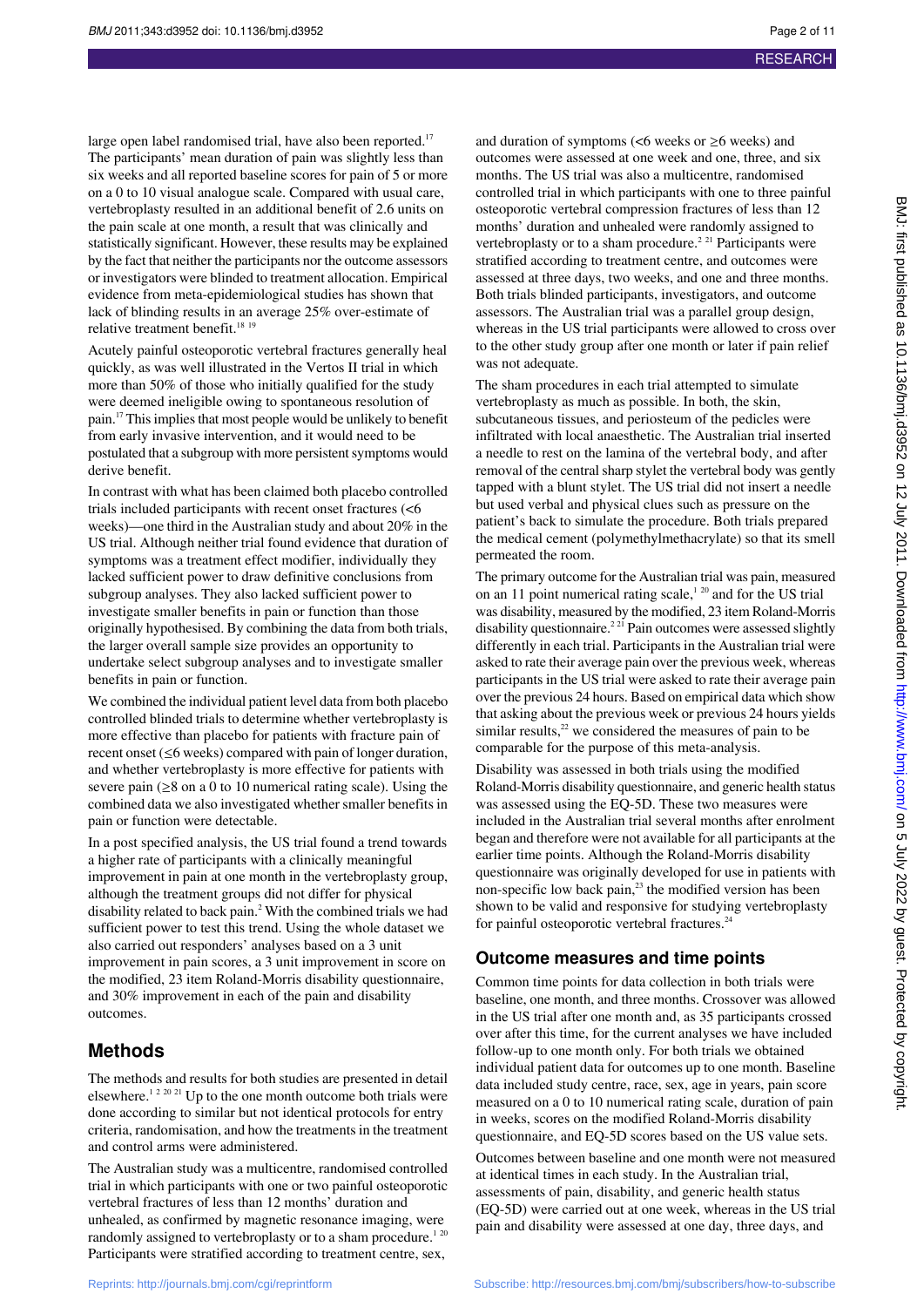two weeks and no EQ-5D assessments were made between baseline and one month.

We compared all outcome measurements between groups at baseline and one month. For the intermediate time points at three days, one week, and two weeks, we carried out three separate comparisons: the outcomes at one week for the Australian trial with the outcomes at three days for the US trial, the outcomes at one week for the Australian trial with a score computed as the mean of the scores at three days and two weeks for the US trial, and the outcomes at one week for the Australian trial with the outcomes at two weeks for the US trial. The results were comparable for each of the intermediate time point analyses and we therefore only present the third intermediate comparison (see web extra table 1 for the first and second intermediate comparisons).

For the primary analysis, a priori subgroups were participants with pain of recent onset ( $\leq 6$  weeks or >6 weeks) and participants with severe pain scores at baseline ( $\geq 8$  or  $\lt 8$ ). For the responders' analyses we used the combined dataset to consider the proportion showing at least a 3 unit improvement in pain score from baseline, the proportion showing at least a 3 unit improvement in disability score from baseline (modified Roland-Morris disability questionnaire), the proportion showing a 30% improvement in pain score, and the proportion showing a 30% improvement in disability score. To assess whether these results could be subject to confounding we also compared the groups for self reported opioid use at one month.

### **Sample size calculations**

The original sample size calculations for the Australian trial indicated that 24 participants would be needed in each treatment group to show a 2.5 unit advantage in pain scores, assuming a standard deviation of 3.0, a significance level of 5%, and 80% power. The observed standard deviation for pain was about 2.0 rather than 3.0 as assumed for study planning and therefore the power calculations are conservative. From the combined trials 25 participants in the control group and 32 in the vertebroplasty group had recent onset pain and 50 in the control group and 49 in the vertebroplasty group had severe pain at baseline. Thus the combined data provided greater than 80% power to assess whether vertebroplasty had a 2.5 unit advantage over control for patients with acute fractures or severe pain. The combined data would also have 53% power to detect a 3 unit difference (assuming a standard deviation of 5.5) in disability scores for the subgroup with recent onset pain and 77% power for the subgroup with severe pain at baseline.

The accepted minimum clinically important difference for pain is 1.5 units on an 11 point scale.<sup>25 26</sup> With 209 participants we had over 94% power to detect a 1.5 unit advantage for vertebroplasty over control, assuming a standard deviation of 3.0 for each group. For the modified Roland-Morris disability questionnaire the accepted minimum clinically important difference is 2 or 3 points on a 0 to 23 scale, $24$  and with 209 participants we had 88% power to show a 3 point advantage for the vertebroplasty group, assuming a standard deviation of 6.7.

## **Statistical analysis**

To assess baseline differences between the Australian and US trial populations we used  $\chi^2$  tests for categorical variables and *t* tests for continuous variables.

We calculated the mean change scores for each group for the main outcomes and a priori subgroups at each time point. Analysis of covariance was used to generate estimates of treatment effect on the outcome measures of pain using a

numerical rating scale, the modified Roland-Morris disability questionnaire, and EQ-5D. As study centre was nested within trial, we adjusted for study centre as a fixed effect to account for differences between both study centre and trial. The fixed main effects were intervention group, the relevant primary outcome, subgroup variables, and interactions as appropriate. Age and sex were not included as evidence is lacking that these influence outcome.

We compared the proportions of participants in each group who showed at least a 3 unit improvement in pain or disability scores or a 30% improvement in pain or disability scores from baseline using relative risks estimated from a generalised linear binomial model with a log link and robust error variance to account for the clustering of trial site.<sup>27</sup> A relative risk greater than 1 indicates that a higher proportion of participants in the vertebroplasty group achieved at least a 3.0 unit or 30% improvement in pain or disability scores. We used logistic regression with adjustment for baseline opioid use and study centre to compare self reported opioid use at one month for each treatment group; a relative risk greater than 1 indicates that a higher proportion of participants in the vertebroplasty group were using opioids one month after the procedure.

## **Results**

Data on 209 participants (Australian trial n=78, US trial n=131) were available for analysis. Table 1 shows the characteristics of the participants in each trial. The average duration of pain was shorter for participants in the Australian trial, with a higher proportion reporting pain of recent onset (P<0.001). Self reported use of opioids at baseline was also higher for participants in the Australian trial (P=0.001). All other measures were comparable between trials. The baseline characteristics of combined participants by treatment group (table 1) and of the subgroups by treatment group (table 2) were also similar.

Table 3 shows the mean change scores from baseline and adjusted between group differences in pain and disability scores at two weeks/one week and one month and the EQ-5D at one month. Both groups did not differ significantly for pain, disability, or health status at any time point. The adjusted between group differences for pain and disability scores were all below the minimum clinically important difference for each respective measure and below the more stringent 1.5 units for pain and 2 points for disability.

Outcomes did not differ between the groups for participants with pain duration recent onset or longer ( $>6$  weeks) or for participants with severe pain at baseline pain or mild to moderate pain (score <8) at either the two weeks/one week or one month time points (table 3 and figure). The adjusted mean between group differences were all below the minimum clinically important differences for pain and disability scores.

The vertebroplasty and placebo groups did not differ in the proportions showing a 3 unit improvement in pain score or a 3 point improvement in disability score at either the two weeks/one week or one month time points (table 4). At one month only was the trend towards a higher proportion of the vertebroplasty group achieving at least 30% improvement in pain scores (relative risk 1.32, 95% confidence interval 0.98 to 1.76, P=0.07). At neither time point did the groups differ in the proportions achieving at least 30% improvement in disability scores (table 4).

In view of the observed trend, the analyses were repeated based on a priori subgroups. At the two weeks/one week time point, patients with severe pain at baseline were more likely to show at least a 3 unit improvement or at least a 30% improvement in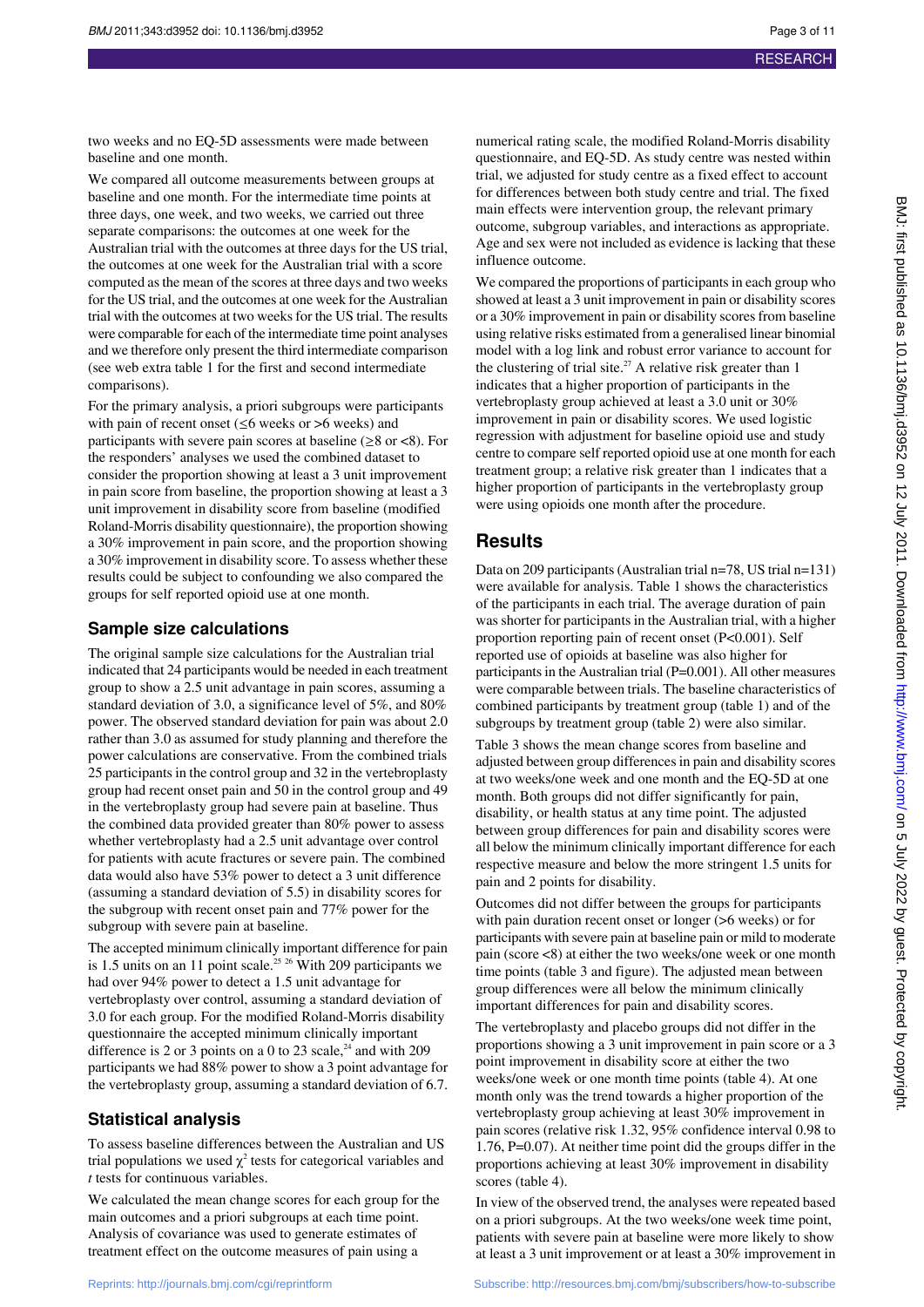pain but the proportion with a clinically meaningful improvement did not differ between the groups (see web extra tables 2 and 3). The subgroups with recent onset of pain or pain of longer duration did not differ (see web extra tables 4 and 5).

At baseline, 68% of participants in each treatment group were using opioids for pain. At one month the vertebroplasty group was more likely to report opioid use (64% vertebroplasty group *v* 46% placebo group; P=0.018). After adjusting for baseline opioid use, patients randomised to vertebroplasty were 25% more likely to be taking opioids at one month than patients randomised to placebo (relative risk 1.25, 1.14 to 1.36, P<0.001; table 5).

## **Discussion**

In an individual patient meta-analysis from two randomised placebo controlled and blinded trials of vertebroplasty, combined data compared with the data from the individual trials did not differ significantly despite the larger sample size and increased power. In particular, no smaller benefits in pain or function were detected with vertebroplasty. Subgroup analyses also failed to show an advantage of vertebroplasty for participants with pain of recent onset ( $\leq 6$  weeks) or severe pain at baseline (score  $\geq 8$ ). At one month the proportion of participants who had achieved improvements of at least 3 units in pain or disability (modified Roland-Morris disability questionnaire) scores did not differ significantly between the groups. The trend was towards a higher proportion in the vertebroplasty group achieving at least a 30% improvement in pain scores at one month, but this group was more likely to be using opioids at one month; this may have influenced reported pain severity in favour of vertebroplasty and also suggests that pain may have been less well controlled in the vertebroplasty group.

By combining data from the Australian<sup>1</sup> and  $US^2$  trials, which were carried out using similar protocols and outcome measures, we were able to perform subgroup analyses to assess whether vertebroplasty is indicated for patients with severe or acute pain only. This analysis provides no evidence to support the use of the procedure for these selected patient groups. Individual patient meta-analysis is the ideal method for exploring variability in effectiveness,<sup>28</sup> yet it is rarely done.<sup>29</sup> Challenges include acquiring and harmonising the data.<sup>30</sup> When each group became aware of the other's trial, efforts were made to harmonise outcome assessment in case further research questions required a combined analysis. This paper shows the benefits of this approach.

Commentaries comparing blinded and unblinded trials of vertebroplasty have focused on patient selection.<sup>3 6 10-12 16</sup> The commentators suggested that the "negative" outcomes reported in the blinded trials resulted from enrolment of patients who would not generally be expected to benefit from spinal augmentation based on duration of pain, the use of magnetic resonance imaging, or other factors. The current individual patient meta-analysis, based on the only two double blind randomised placebo controlled trials published to date, refutes these arguments on duration and severity of pain by providing improved power compared with the individual trials.

Logically it is unlikely that factors predicting a more favourable outcome from vertebroplasty will be identified, as the net overall effect of vertebroplasty in both placebo controlled trials was close to zero.<sup>9</sup> Furthermore, the only way that vertebroplasty could have a large benefit for a proportion of patients would be if the condition of a substantial proportion was made worse—a scenario that is not reflected in the available data.

In view of the recent publication of the open label Vertos II trial, $17$  we extended our analysis to include the specific enrolment criteria, pain of recent onset (≤6 weeks) and pain score of 5 or more, from that trial, and again were unable to show a treatment benefit for vertebroplasty (data not shown). This adds further weight to the likelihood that lack of blinding and an inadequate control group accounted for the treatment benefit observed in Vertos II.

This meta-analysis was based on the evidence from the two most rigorous trials applied to vertebroplasty to date. Although both trials infiltrated local anaesthetic under the skin, subcutaneous tissues, and periosteum in the control group, which some have argued may be an active control, a recent open cohort study using a local anaesthesia regimen identical to this failed to show any benefit of local anaesthesia into the periosteum.<sup>31</sup> This suggests that the role of local anaesthesia in the observed improvement in the control groups of both trials was likely to be insignificant.

This meta-analysis adds to the available literature that the benefits of vertebroplasty, even in selected subgroups, are overstated. Future trials should be informed by these results and if any doubts remain about the value of vertebroplasty for specific subgroups of patients, these should be examined in randomised blinded placebo controlled trials.

Contributors: RB and DFK planned the work. MPS carried out the analysis and MPS and RB drafted the manuscript. All authors contributed to the design of the analysis, interpretation of findings, and writing of the final manuscript. RB is the guarantor.

Funding: RHO is supported in part by an Australian National Health and Medical Research Council (NHMRC) population health career development award and RB is supported in part by an NHMRC practitioner fellowship.

Competing interests: All authors have completed the ICMJE uniform disclosure form at www.icmje.org/coi\_disclosure.pdf (available on request from the corresponding author) and declare: RHO is supported in part by an Australian National Health and Medical Research Council (NHMRC) population health career development award and RB is supported in part by an NHMRC practitioner fellowship; DFK has received research support from Stryker and ArthroCare and is a consultant for CareFusion, JGJ has received an honorarium for lecturing at a course sponsored by Synthes in 2010, is on the GE Healthcare comparative effectiveness advisory board, is a consultant to HealthHelp, and is cofounder and patent holder of PhysioSonics; no other relationships or activities that could appear to have influenced the submitted work.

#### Ethical approval: Not required.

Data sharing: No additional data available.

- 1 Buchbinder R, Osborne RH, Ebeling PR, Wark JD, Mitchell P, Wriedt C, et al. A randomized trial of vertebroplasty for painful osteoporotic vertebral fractures. N Engl J Med 2009;361:557-68.
- 2 Kallmes DF, Comstock BA, Heagerty PJ, Turner JA, Wilson DJ, Diamond TH, et al. A randomized trial of vertebroplasty for osteoporotic spinal fractures. N Engl J Med 2009;361:569-79.
- 3 Baerlocher MO, Munk PL, Liu DM. Trials of vertebroplasty for vertebral fractures. N Engl J Med 2009;361:2098; author reply 2099-100. 4 Baerlocher MO, Munk PL, Liu DM, Tomlinson G, Badii M, Kee ST, et al. Clinical utility of
- vertebroplasty: need for better evidence. Radiology 2010;255:669-74
- 5 Baerlocher MO, Munk PL, Radvany MG, Murphy TP, Murphy KJ. Vertebroplasty, research design, and critical analysis. J Vasc Interv Radiol 2009;20:1277-8.
- 6 Bono CM, Heggeness M, Mick C, Resnick D, Watters WC, 3rd. North American Spine Society: newly released vertebroplasty randomized controlled trials: a tale of two trials. Spine J 2010;10:238-40.
- 7 Buchbinder R, Kallmes DF. Vertebroplasty: when randomized placebo-controlled trial results clash with common belief. Spine J 2010;10:241-3.
- 8 Buchbinder R, Osborne RH, Kallmes D. Vertebroplasty appears no better than placebo for painful osteoporotic spinal fractures, and has potential to cause harm. Med J Aust 2009;191:476-7.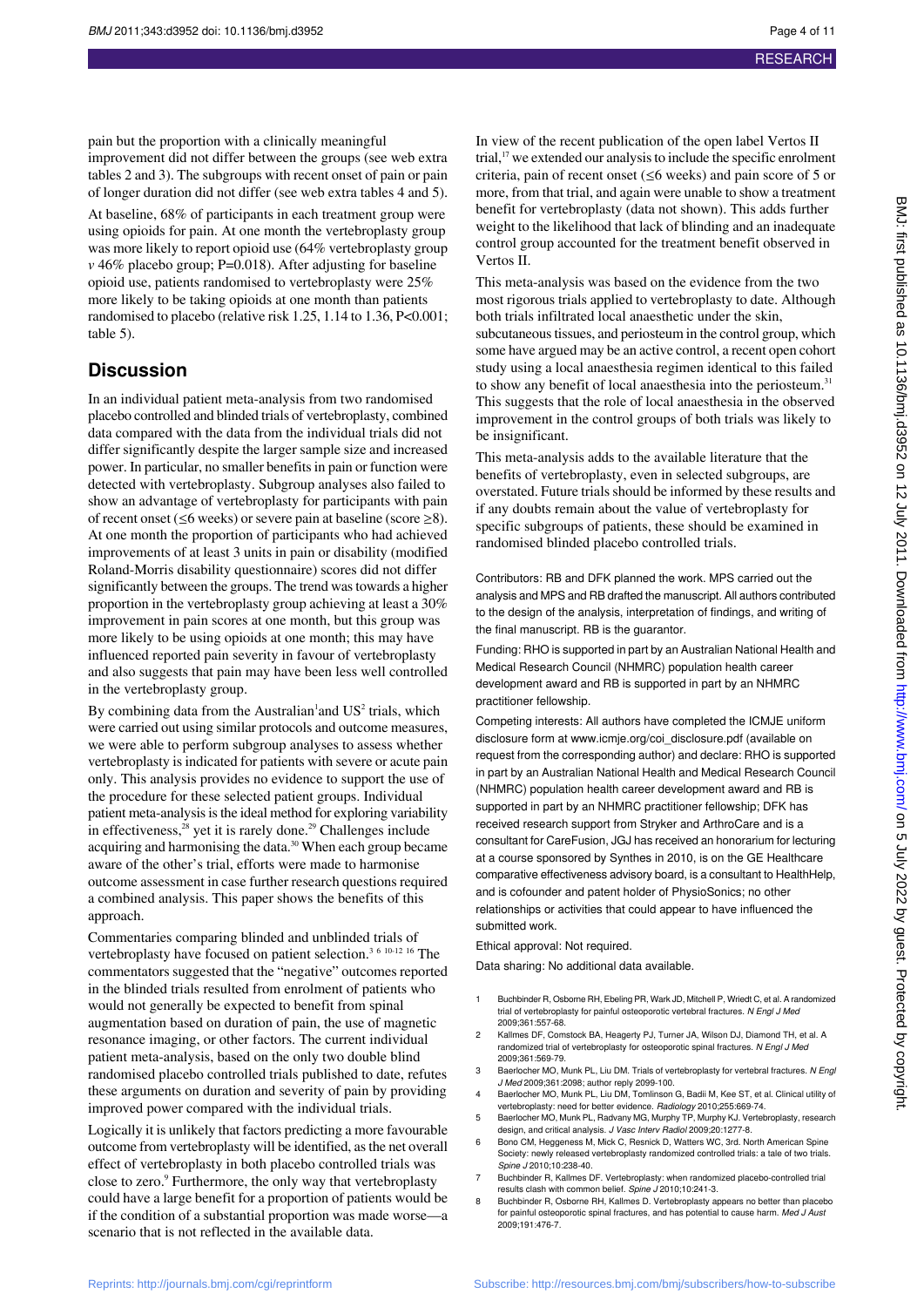#### **What is already known on this topic**

Two double blind randomised placebo controlled trials failed to confirm the efficacy of vertebroplasty for osteoporotic vertebral compression fractures

Despite these findings, it has been suggested that there may be subgroups of patients who would benefit from vertebroplasty

Some commentators maintain the procedure should only be offered to patients with fractures of recent onset (<6 weeks), whereas others have claimed it is effective for those with severe pain

#### **What this study adds**

Individual patient data meta-analysis from two randomised trials of vertebroplasty failed to show an advantage of vertebroplasty over placebo for participants with recent onset fracture or severe pain

These results do not support the hypothesis that selected subgroups would benefit from vertebroplasty

- 9 Buchbinder R, Osborne RH, Kallmes D. Invited editorial presents an accurate summary of the results of two randomised placebo-controlled trials of vertebroplasty. Med J Aust 2010;192:338-41.
- 10 Clark W, Lyon S, Burnes J. Trials of vertebroplasty for vertebral fractures. N Engl J Med 2009;361:2097-8.
- 11 Clark WA, Diamond TH, McNeil HP, Gonski PN, Schlaphoff GP, Rouse JC. Vertebroplasty for painful acute osteoporotic vertebral fractures: recent Medical Journal of Australia editorial is not relevant to the patient group that we treat with vertebroplasty. Med J Aust 2010;192:334-7.
- 12 Gangi A, Clark WA. Have recent vertebroplasty trials changed the indications for vertebroplasty? Cardiovasc Intervent Radiol 2010;33:677-80.
- 13 Kallmes D, Buchbinder R, Jarvik J, Heagerty P, Comstock B, Turner J, et al. Response to "randomized vertebroplasty trials: bad news or sham news?" AJNR Am J Neuroradiol 2009;30:1809-10.
- 14 Kallmes DF, Jarvik JG, Osborne RH, Comstock BA, Staples MP, Heagerty PJ, et al. Clinical utility of vertebroplasty: elevating the evidence. Radiology 2010;255:675-80.
- 15 Carragee E. The vertebroplasty affair: the mysterious case of the disappearing effect size. Spine J 2010;10:191-2.
- 16 Munk PL, Liu DM, Murphy KP, Baerlocher MO. Effectiveness of vertebroplasty: a recent controversy. Can Assoc Radiol J 2009;60:170-1.
- 17 Klazen CA, Lohle PN, de Vries J, Jansen FH, Tielbeek AV, Blonk MC, et al. Vertebroplasty versus conservative treatment in acute osteoporotic vertebral compression fractures (Vertos II): an open-label randomised trial. Lancet 2010;376:1085-92.
- 18 Wood L, Egger M, Gluud L, Schulz K, Jüni P, Altman D, et al. Empirical evidence of bias in treatment effect estimates in controlled trials with different interventions and outcomes: meta-epidemiological study. BMJ 2008;36:601-5.
- 19 Psaty BM, Prentice RL. Minimizing bias in randomized trials. JAMA 2010;304:793-4.
- Buchbinder R, Osborne RH, Ebeling PR, Wark JD, Mitchell P, Wriedt CJ, et al. Efficacy and safety of vertebroplasty for treatment of painful osteoporotic vertebral fractures: a randomised controlled trial [ACTRN012605000079640]. BMC Musculoskelet Disord 2008;9:156.
- 21 Gray LA, Jarvik JG, Heagerty PJ, Hollingworth W, Stout L, Comstock BA, et al. INvestigational Vertebroplasty Efficacy and Safety Trial (INVEST): a randomized controlled trial of percutaneous vertebroplasty. BMC Musculoskelet Disord 2007;8:126.
- 22 Khosla A, Turner JA, Jarvik JG, Gray LA, Kallmes DF. Impact of pain question modifiers on spine augmentation outcome. Radiology 2010;257:477-82.
- 23 Roland M, Morris R. A study of the natural history of back pain. Part I: development of a reliable and sensitive measure of disability in low-back pain. Spine 1983;8:141-4.
- 24 Trout AT, Kallmes DF, Gray LA, Goodnature BA, Everson SL, Comstock BA, et al. Evaluation of vertebroplasty with a validated outcome measure: the Roland-Morris Disability Questionnaire. AJNR Am J Neuroradiol 2005;26:2652-7.
- 25 Grotle M, Brox JI, Vollestad NK. Concurrent comparison of responsiveness in pain and functional status measurements used for patients with low back pain. Spine 2004;29:E492-501.
- 26 Huskisson EC. Measurement of pain. J Rheumatol 1982;9:768-9.
- 27 Zou G. A modified poisson regression approach to prospective studies with binary data. Am J Epidemiol 2004;159:702-6.
- 28 Stewart L, Tierney J. To IPD or not to IPD? Advantages and disadvantages of systematic reviews using individual patient data. Eval Health Prof 2002;25:76-97.
- 29 Koopman L, van der Heijden G, Glasziou P, Grobbee D, Rovers M. A systematic review of analytical methods used to study subgroups in (individual patient data) meta-analyses. J Clin Epidemiol 2007;60:1002-9.
- 30 Van Walraven C. Individual patient meta-analysis—rewards and challenges. J Clin Epidemiol 2010;63:235-7.
- 31 Brinjikji W, Comstock B, Gray L, Kallmes D. Local Anesthesia with Bupivacaine and Lidocaine for vertebral fracture trial (LABEL): a report of outcomes and comparison with the Investigational Vertebroplasty Efficacy and Safety Trial (INVEST). AJNR Am J Neuroradiol 2010:31:1631-4.

#### **Accepted:** 10 May 2011

Cite this as: BMJ 2011;343:d3952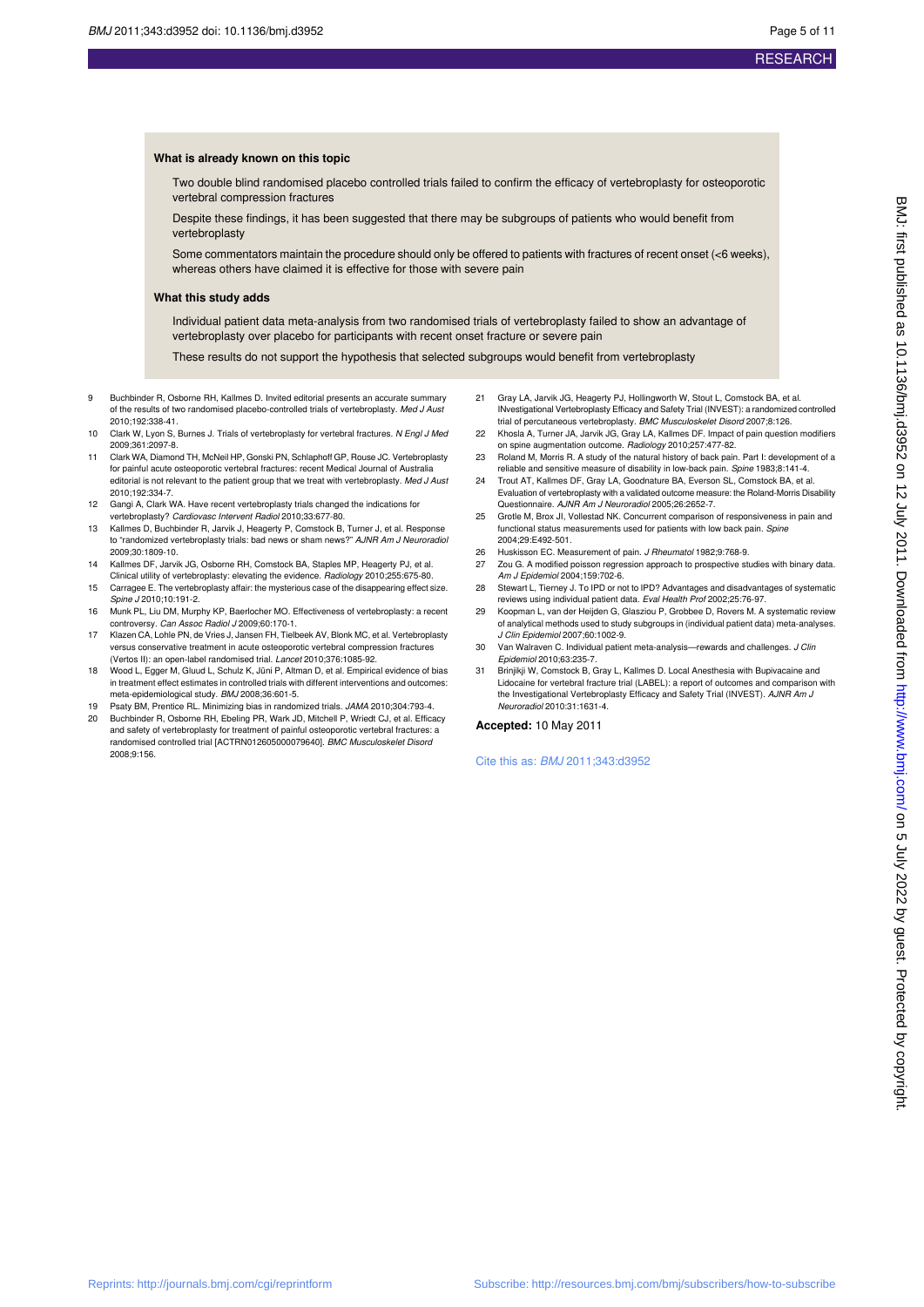## **Tables**

**Table 1| Baseline characteristics of participants in each trial and each treatment group. Values are numbers (percentages) unless stated otherwise**

|                                           |                         |                      | <b>Combined treatment groups</b> |                     |  |
|-------------------------------------------|-------------------------|----------------------|----------------------------------|---------------------|--|
| <b>Characteristic</b>                     | Australian trial (n=78) | US trial $(n=131)$   | Vertebroplasty (n=106)           | Placebo $(n=103)$   |  |
| Australian trial                          |                         |                      | 38(36)                           | 40 (39)             |  |
| US trial                                  |                         |                      | 68 (64)                          | 63 (61)             |  |
| Women                                     | 62 (79)                 | 99 (76)              | 84 (79)                          | 77 (75)             |  |
| Severe pain at baseline (score $\geq 8$ ) | 38 (49)                 | 61 (47)              | 50 (47)                          | 49 (48)             |  |
| Recent onset pain $(≤6$ weeks)            | 31(40)                  | 26 (20)              | 25(24)                           | 32 (31)             |  |
| Self reported opioid use                  | 64 (82)                 | 78 (60)              | 72 (68)                          | 70 (68)             |  |
| Mean (SD) age at baseline (years)         | 76.6 (12.1)             | 73.8 (9.4)           | 73.7 (11.2)                      | 76.1 (9.8)          |  |
| Mean (SD) pain*                           | 7.3(2.2)                | 7.0(1.9)             | 7.1(2.0)                         | 7.1(2.0)            |  |
| Mean (SD) pain duration (weeks)           | 11.7(11.1)              | 22.5(16.3)           | 17.9(15.1)                       | 19.1 (15.9)         |  |
| Mean (SD) RMDQ scoret                     | $17.3$ (2.8), n=59      | $17.1$ (4.0), n=131  | $16.8(3.5)$ , n=98               | $17.4$ (3.8), n=92  |  |
| Mean (SD) EQ-5D score† (US value sets)    | $0.50(0.23)$ , n=59     | $0.55(0.20)$ , n=130 | $0.55(0.19)$ , n=98              | $0.52(0.23)$ , n=91 |  |

RMDQ=modified, 23 item Roland-Morris disability questionnaire.

\*In Australian trial pain was average overall pain during past week; in US trial pain was average pain intensity during past 24 hours. †Outcomes added to Australian trial several months after enrolment began.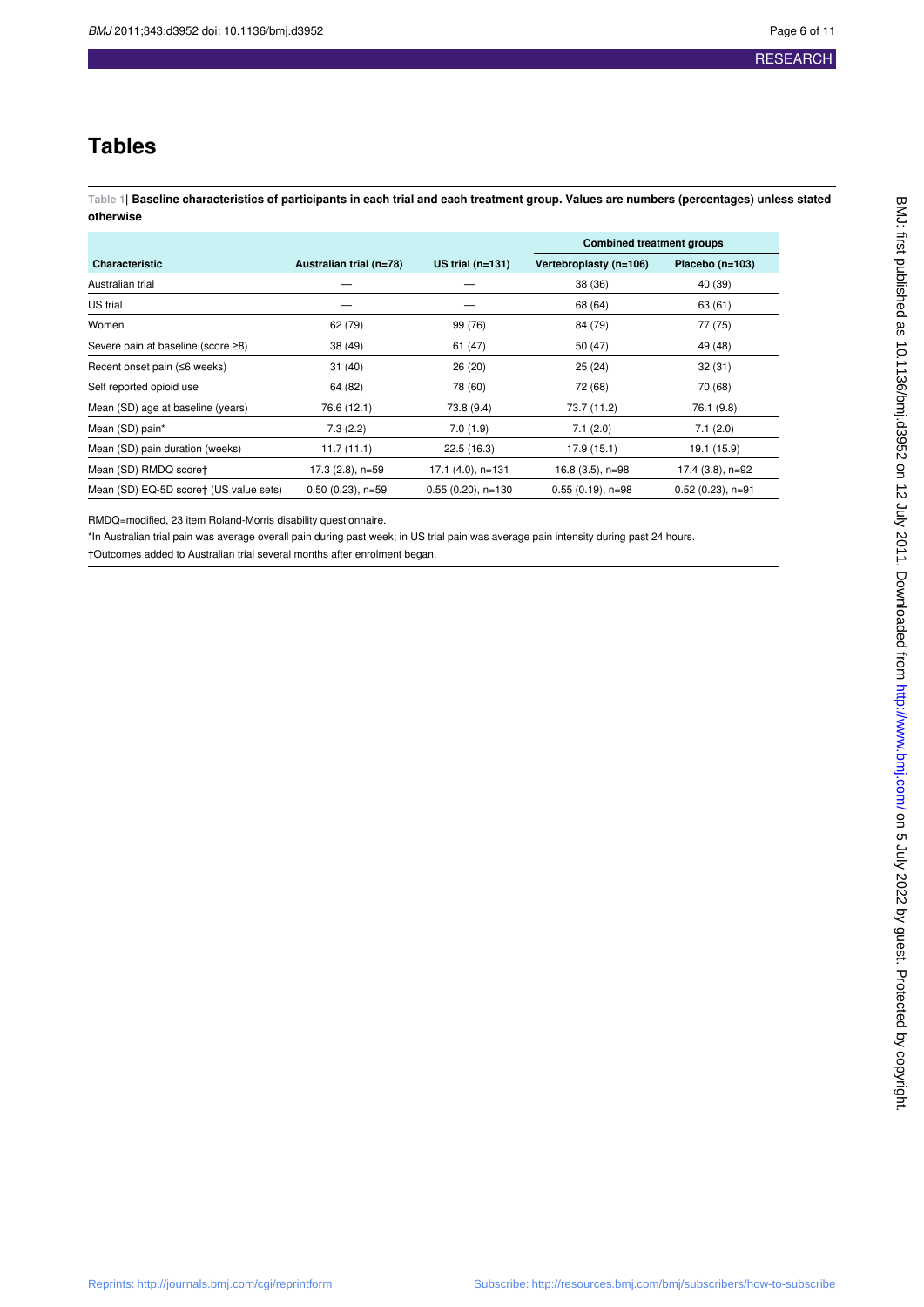**Table 2| Baseline characteristics of participants by subgroup and each treatment group. Values are numbers (percentages) unless stated otherwise**

|                                             | <b>Baseline pain score</b> |                         |                                                    |                         | Duration of pain           |                           |                            |                         |  |
|---------------------------------------------|----------------------------|-------------------------|----------------------------------------------------|-------------------------|----------------------------|---------------------------|----------------------------|-------------------------|--|
|                                             | Mild to moderate $(8)$     |                         | Severe $(28)$                                      |                         |                            | $\leq$ 6 weeks            |                            | >6 weeks                |  |
| <b>Characteristics</b>                      | Vertebroplasty<br>$(n=56)$ | Placebo (n=54)          | Vertebroplasty<br>$(n=50)$                         | Placebo<br>$(n=49)$     | Vertebroplasty<br>$(n=25)$ | Placebo<br>$(n=32)$       | Vertebroplasty<br>$(n=81)$ | Placebo<br>$(n=71)$     |  |
| Women                                       | 45 (80.4)                  | 46 (85.2)               | 39 (78.0)                                          | 31(63.3)                | 17 (68.0)                  | 21(65.6)                  | 67 (82.7)                  | 56 (78.9)               |  |
| Pain duration or<br>baseline pain score     | $9(16.1)^{*}$              | $15(27.8)^*$            | $16(32.0)^*$                                       | $17(34.7)^*$            | 16 (64.0) †                | $17(53.1)$ <sup>+</sup>   | 34 (42.0) <sup>+</sup>     | 42 (59.2) <sup>+</sup>  |  |
| Self reported<br>opioid use                 | 33 (58.9)                  | 32 (59.3)               | 39 (78.0)                                          | 38 (77.6)               | 23 (92.0)                  | 28 (87.5)                 | 49 (60.5)                  | 42 (59.2)               |  |
| Mean (SD) age at<br>baseline (years)        | 72.7 (12.7)                | 75.9 (9.7)              | 74.8 (9.3)                                         | 76.3 (10.0)             | 79.6 (4.9)                 | 78.0 (9.2)                | 71.8 (12.0)                | 75.2 (10.0)             |  |
| Mean (SD)<br>duration of pain<br>(weeks)    | 18.8 (14.9)                | 19.1 (15.2)             | 16.8 (15.4)                                        | 19.1 (16.7)             | 3.4(1.7)                   | 3.4(1.8)                  | 22.3(14.6)                 | 26.2 (14.2)             |  |
| Mean (SD) pain‡                             | 5.5(1.3)                   | 5.5(1.3)                | 8.8(0.9)                                           | 8.9(0.9)                | 7.7(2.2)                   | 7.4(2.2)                  | 6.9(1.9)                   | 7.0(1.9)                |  |
| Mean (SD) RMDQ<br>score§                    |                            |                         | 16.4 (4.0), n=52 16.7 (3.7), n=51 17.3 (2.8), n=46 | 18.4(3.6),<br>$n = 41$  | $17.3(2.5)$ , n=24         | $18.0(3.5)$ ,<br>$n = 29$ | 16.7 (3.8), n=74           | 17.2(3.9),<br>$n = 63$  |  |
| Mean (SD) EQ-5D<br>score (US value<br>set)§ | $0.60(0.16)$ ,<br>$n = 52$ | 0.60(0.19),<br>$n = 50$ | 0.48(0.20),<br>$n = 46$                            | 0.43(0.23),<br>$n = 41$ | 0.49(0.23),<br>$n = 24$    | 0.46(0.26),<br>$n = 29$   | 0.57(0.17),<br>$n = 74$    | 0.55(0.20),<br>$n = 62$ |  |

RMDQ=modified, 23 item Roland-Morris disability questionnaire.

\*Pain duration ≤6 weeks.

†Baseline pain score ≥8.

‡In Australian trial pain was average overall pain during past week; in US trial pain was average pain intensity during past 24 hours.

§RMDQ and EQ-5D outcomes were added to Australian trial several months after enrolment began.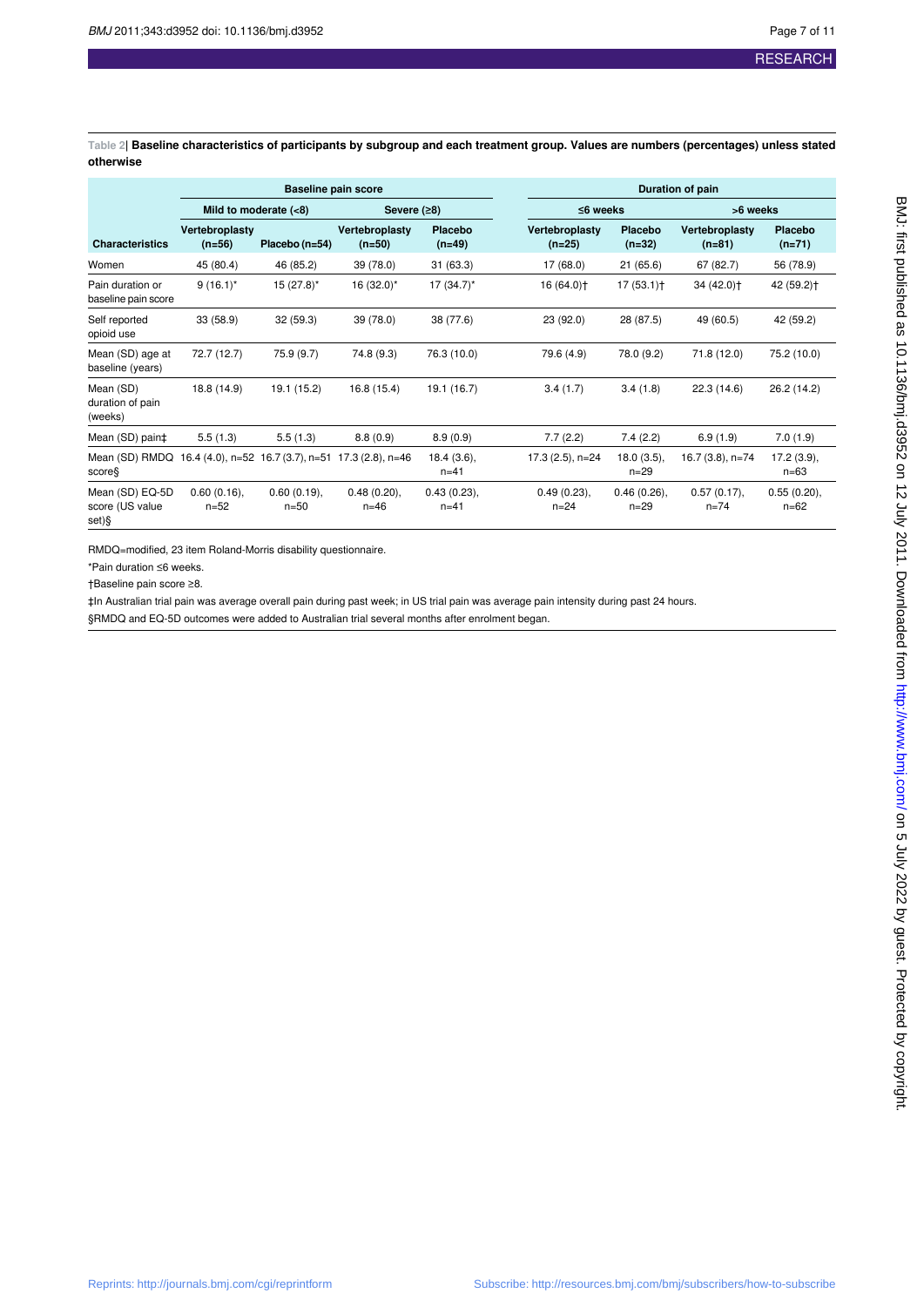**Table 3| Mean change scores (SD) from baseline and adjusted between group differences for main outcomes and for each subgroup at follow-up points**

|                         | Mean (SD) change* at 2weeks/1 week |                   | <b>Adiusted between</b>       | Mean (SD) change* at 1 month |                     | <b>Adjusted between</b>       |  |
|-------------------------|------------------------------------|-------------------|-------------------------------|------------------------------|---------------------|-------------------------------|--|
| Outcome                 | Vertebroplasty                     | Placebo           | group differencet<br>(95% CI) | Vertebroplasty               | Placebo             | group differencet<br>(95% CI) |  |
| Overall pain            | $2.2$ (2.8), n=102                 | $2.5(3.0), n=99$  | $-0.2$ ( $-0.9$ to 0.6)       | $2.8(3.0), n=102$            | $2.2(3.2), n=99$    | $0.6$ (-0.2 to 1.4)           |  |
| <b>RMDQ</b>             | $3.2(5.1), n=94$                   | $4.4(5.2)$ , n=88 | $-0.8$ ( $-2.2$ to 0.7)       | $4.1(5.9)$ , n=94            | $3.9(6.1, n=89)$    | $0.8$ (-0.9 to 2.4)           |  |
| EQ-5D (US value set)    |                                    |                   |                               | $0.12(0.19)$ , n=94          | $0.11(0.23)$ , n=88 | $0.03$ (-0.02 to 0.08)        |  |
| <b>Subgroups</b>        |                                    |                   |                               |                              |                     |                               |  |
| Pain ≤6 weeks:          |                                    |                   |                               |                              |                     |                               |  |
| Overall pain            | $2.4$ (2.9), n= $25$               | $2.9(3.7)$ , n=31 | $-0.7$ ( $-2.1$ to 0.7)       | $3.1(3.3), n=25$             | $2.8(4.0), n=31$    | $0.1$ (-1.4 to 1.6)           |  |
| RMDQ                    | $2.3(4.5)$ , n=24                  | $4.5(5.4)$ , n=28 | $-1.6$ ( $-4.3$ to 1.0)       | $3.8(5.9)$ , n=24            | $4.4(5.4)$ , n=28   | $0.2$ (-3.0 to 3.4)           |  |
| EQ-5D (US value set)    |                                    |                   |                               | $0.15(0.24)$ , n=24          | $0.15(0.30), n=28$  | $0.03$ (-0.06 to 0.13)        |  |
| Pain >6 weeks:          |                                    |                   |                               |                              |                     |                               |  |
| Overall pain            | $2.1$ (2.7), n=77                  | $2.3(2.3), n=68$  | $0.1$ (-0.8 to 0.9)           | $2.7$ (2.9), n=77            | $2.0$ (2.7), n=68   | $0.8$ (-0.1 to 1.8)           |  |
| <b>RMDQ</b>             | $3.5(5.3), n=70$                   | $4.4(5.2)$ , n=60 | $-0.4$ ( $-2.1$ to 1.3)       | 4.2 $(6.0)$ , n=70           | $3.7(6.3)$ , n=61   | $1.0$ ( $-1.0$ , to $3.0$ )   |  |
| EQ-5D (US value set)    |                                    |                   |                               | $0.11$ (0.18), n=70          | $0.09(0.20)$ , n=60 | $0.03$ (-0.03 to 0.09)        |  |
| Baseline pain score ≥8: |                                    |                   |                               |                              |                     |                               |  |
| Overall pain            | $3.0$ (2.6), n=47                  | $3.7(3.0)$ , n=48 | $-0.8$ ( $-1.8$ to 0.3)       | $3.9(2.9)$ , n=46            | $3.5(3.2)$ , n=47   | $0.3$ (-0.8 to 1.5)           |  |
| <b>RMDQ</b>             | $3.0(4.8)$ , n=43                  | $4.5(5.5)$ , n=40 | $-1.0$ ( $-3.2$ to 1.2)       | $4.1(5.9)$ , n=42            | $3.3(5.6)$ , n=40   | $1.4 (-1.2 to 3.9)$           |  |
| EQ-5D (US value set)    |                                    |                   |                               | $0.16(0.21), n=42$           | $0.15(0.25)$ , n=40 | $0.05$ (-0.03 to 0.12)        |  |
| Baseline pain score <8: |                                    |                   |                               |                              |                     |                               |  |
| Overall pain            | $1.5(2.7)$ , n=55                  | $1.3(2.4)$ , n=51 | $0.4$ (-0.7 to 1.4)           | $1.9(2.8)$ , n=56            | $1.1$ (2.8), n=52   | $0.8$ (-0.3 to 1.9)           |  |
| RMDQ                    | $3.3(5.4)$ , n=51                  | $4.3(5.0)$ , n=48 | $-0.6$ ( $-2.5$ to 1.4)       | 4.2 $(6.0)$ , n=52           | 4.4 (6.4), n=49     | $0.2$ (-2.1 to 2.5)           |  |
| EQ-5D (US value set)    |                                    |                   |                               | $0.09(0.17)$ , n=55          | $0.07(0.21), n=48$  | $0.02$ (-0.04 to 0.09)        |  |

RMDQ=modified, 23 item Roland-Morris disability questionnaire.

\*Positive values for mean change indicate improvements from baseline.

†Estimates of mean change from regression models adjusting for trial; positive values for between group differences favour vertebroplasty group, negative values favour placebo group.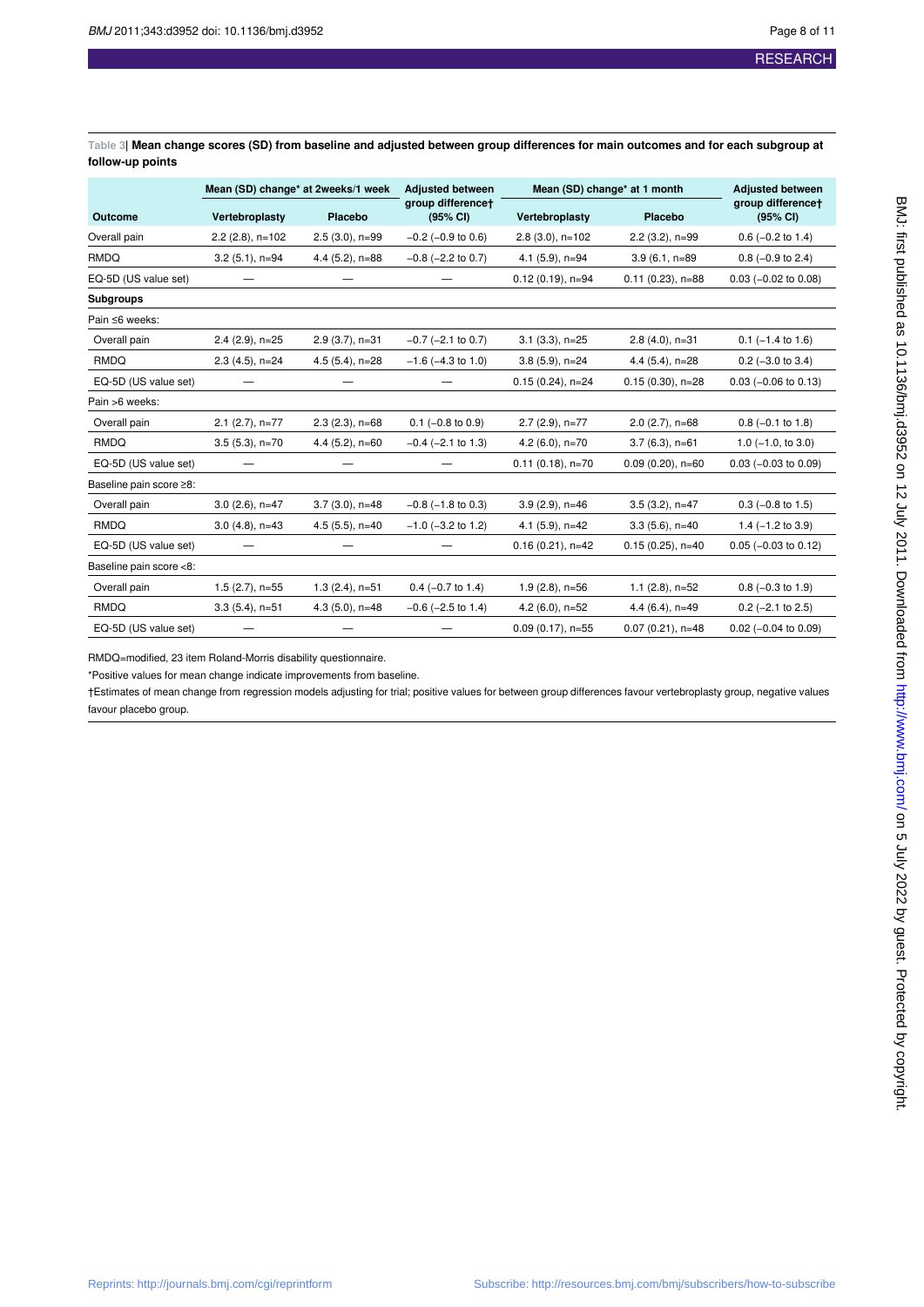**Table 4| Number (%) of participants and relative risk (95% confidence interval) for at least 3 units improvement in pain or disability score or at least 30% improvement in pain or disability score from baseline to each time point. Values are numbers (percentages) unless stated otherwise**

| Improvement in outcomes from baseline   | Vertebroplasty group | Placebo group | Relative risk* (95% CI) |
|-----------------------------------------|----------------------|---------------|-------------------------|
| Pain                                    |                      |               |                         |
| 2 weeks/1 week:                         |                      |               |                         |
| <3 units                                | 59 (57.8)            | 56 (56.6)     | 1.0 (0.6 to 1.5)        |
| $\geq$ 3 units                          | 43 (42.2)            | 43 (43.4)     |                         |
| 1 month:                                |                      |               |                         |
| <3 units                                | 47 (46.1)            | 56 (56.6)     | 1.3 (0.8 to 1.9)        |
| $\geq$ 3 units                          | 55 (53.9)            | 43 (43.4)     |                         |
| Roland-Morris disability questionnaire† |                      |               |                         |
| 2 weeks/1 week:                         |                      |               |                         |
| <3 units                                | 53 (56.4)            | 41 (46.6)     | $0.9$ (0.6 to 1.3)      |
| $\geq$ 3 units                          | 41 (43.6)            | 47 (53.4)     |                         |
| 1 month:                                |                      |               |                         |
| <3 units                                | 45 (47.9)            | 43 (48.3)     | 1.0 (0.7 to 1.5)        |
| $\geq$ 3 units                          | 49 (52.1)            | 46 (51.7)     |                         |
| Pain                                    |                      |               |                         |
| 2 weeks/1 week:                         |                      |               |                         |
| $<$ 30%                                 | 52 (51.0)            | 52 (52.5)     | 1.0 (0.7 to 1.5)        |
| ≥30%                                    | 50 (49.0)            | 47 (47.5)     |                         |
| 1 month:                                |                      |               |                         |
| $<$ 30%                                 | 41 (40.0)            | 54 (54.6)     | 1.3 (1.0 to 1.8)        |
| $\geq 30\%$                             | 61 (59.8)            | 45 (45.5)     |                         |
| Roland-Morris disability questionnaire† |                      |               |                         |
| 2 weeks/1 week:                         |                      |               |                         |
| $<$ 30%                                 | 63 (61.8)            | 55 (55.6)     | $0.9$ (0.6 to 1.2)      |
| ≥30%                                    | 39 (38.2)            | 44 (44.4)     |                         |
| 1 month:                                |                      |               |                         |
| $30%$                                   | 61 (59.8)            | 59 (59.0)     | 1.0 (0.7 to 1.4)        |
| ≥30%                                    | 41 (40.2)            | 41 (41.0)     |                         |

\*Relative risk >1 indicates that participants in vertebroplasty group were more likely to experience greater change in outcome. †Modified, 23 item questionnaire.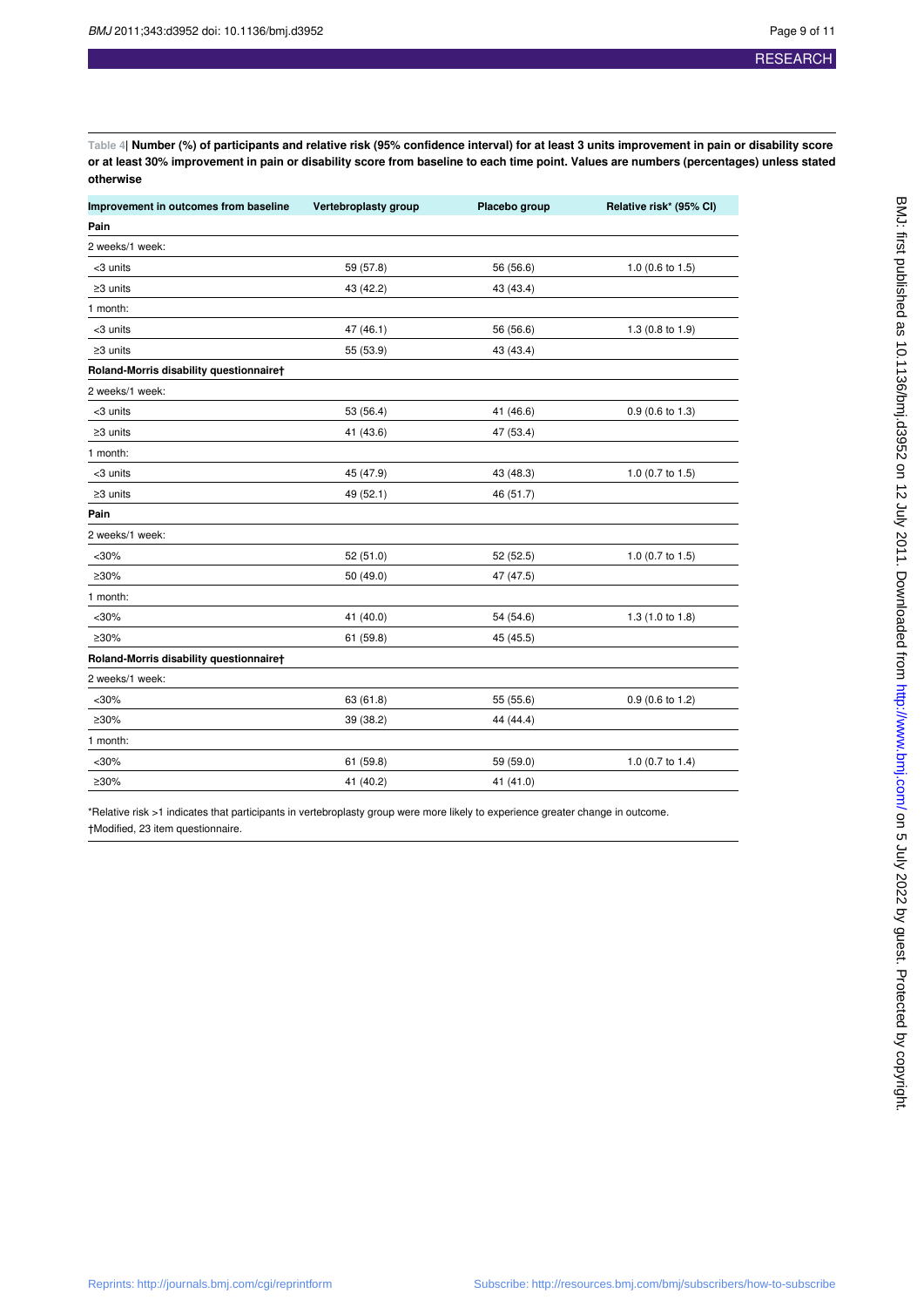**Table 5| Opioid use at baseline and one month and relative risk (95% confidence interval) for taking opioids at one month. Values are numbers (percentages) unless stated otherwise**

| Vertebroplasty group | Placebo group | Relative risk (95% CI)* |
|----------------------|---------------|-------------------------|
| 12/34 (35)           | 2/33(6)       | 1.25 (1.1 to 1.4)       |
| 52/69 (75)           | 44/68 (65)    |                         |
|                      |               | Opioid use at one month |

\*Relative risk of opioid use at one month adjusting for opioid use at baseline; relative risk >1 indicates that participants in vertebroplasty group were more likely to be taking opioids at one month.